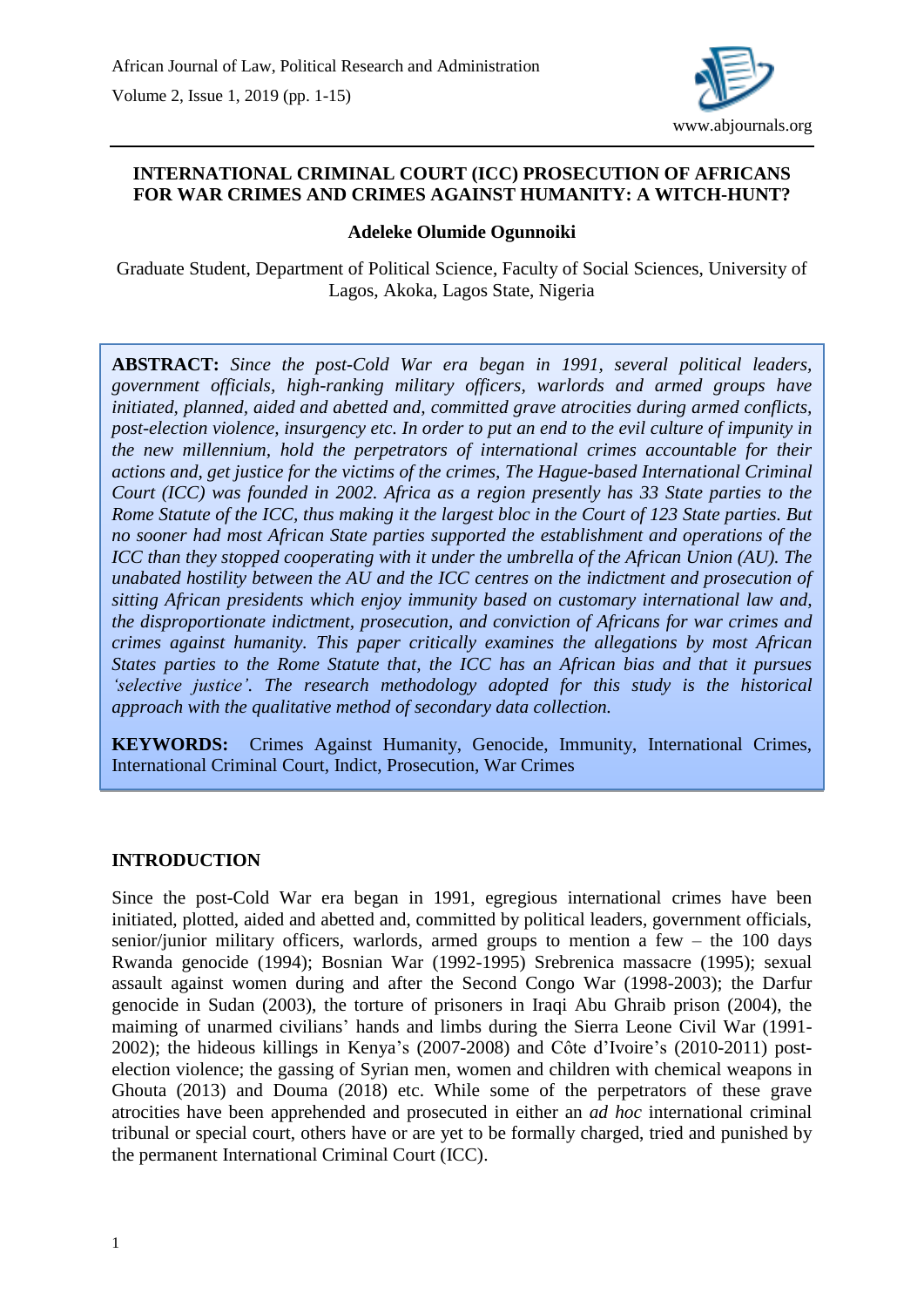

The International Criminal Court (ICC) was founded in July, 2002 at The Hague, Netherlands, to end impunity in the regions of the world, hold the perpetrators of international crimes accountable for their actions and, get justice for the victims of the crimes committed. Africa as a region has the largest number of member countries in the ICC. Precisely 34 African States were signatories to the Rome Statute of the ICC (now 33 African States following the exit of Burundi which took effect in October 2017). At first, these African State parties all supported the establishment of the Court. But not long after the Court was formed and accordingly started performing its judicial functions, most of them under the aegis of the African Union (AU) stopped cooperating with it. The growing tension between the AU and the ICC stem, first and foremost, from the legal question on the indictment and prosecution of sitting African presidents which enjoy immunity according to customary international law and lastly, the disproportionate indictment, prosecution and conviction of Africans for war crimes and crimes against humanity.

To thoroughly examine the allegation made by most African State parties to the Rome Statute that, the ICC witch-hunts Africans and thus pursues 'selective justice', this research paper has been compartmentalised into the following sub-headings: international criminal tribunals as the precursor of the International Criminal Court (ICC); the formation, organs and jurisdiction of the International Criminal Court (ICC); International Criminal Court (ICC) prosecution of Africans for war crimes and crimes against humanity: a witch-hunt?; conclusion and lastly; recommendations.

## **INTERNATIONAL CRIMINAL TRIBUNALS AS THE PRECURSOR OF THE INTERNATIONAL CRIMINAL COURT (ICC)**

"Proposals for the establishment of a permanent international criminal tribunal dates as far back as 1872, when Gustav Moynier, one of the founders of the ICRC, discussed the idea" (Hall 1998 cited in Crawford 2012:678). "After the conclusion of the First World War, a commission set up by the Allied Powers recommended that as the defeated powers had violated the law of war, high officials, including the Kaiser, be prosecuted for ordering such crimes and on the basis of commanding responsibility. It was also suggested that an Allied High Tribunal be established to try violations of the laws and customs of war and laws of humanity. Accordingly, the Treaty of Versailles, 1919 noted that the German government recognized the right of the Allied and Associated Powers to bring individuals accused of crimes against the laws and customs of war before military tribunals (article 228) and established the individual responsibility of the Kaiser (article 227). In the event, the Netherlands refused to hand over the Kaiser and only a few trials were held before German courts in Leipzig with, at best, mixed results" (Shaw, 2008:399)

### **The Nuremberg and Tokyo Trials**

The Second World War (1939-1945) was a global war where international crimes were committed by the vanquished Axis powers. Hence, the victorious Allied powers, in order to prosecute and punish the major war criminals of the European axis, particularly government officials and senior military officers from Nazi Germany, decided at the London Conference on August 08, 1945, to set up an International Military Tribunal (IMT) with the London Charter at the Palace of Justice in Nuremberg, Germany.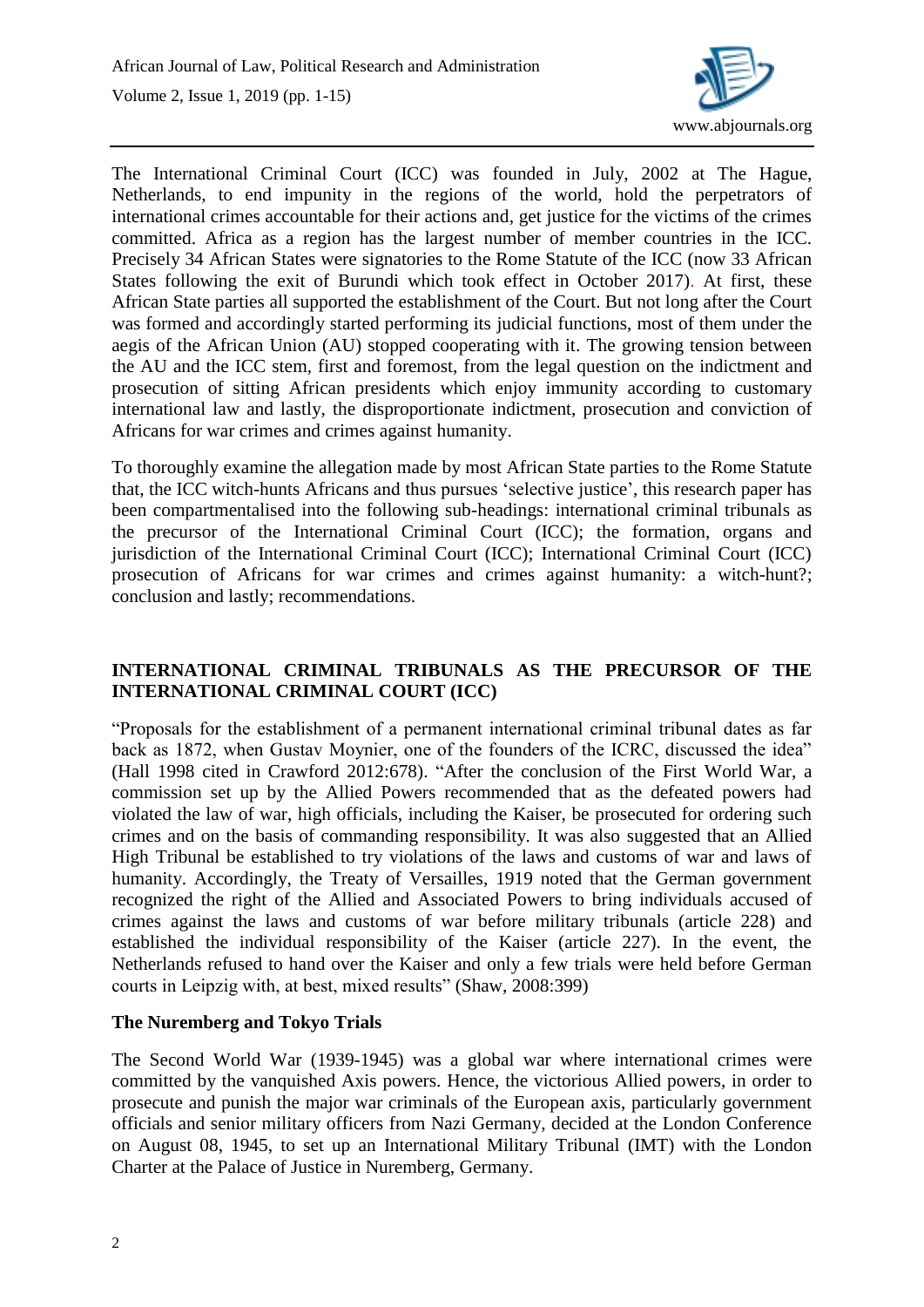

The Nuremberg Trials started on November 20, 1945, with a panel of judges from Great Britain, France, US and USSR. Presided over by the British judge, Sir Geoffrey Lawrence, the Tribunal indicted 24 Germans among who were Hermann Göring, Martin Bormann, Rudolph Hess and Joachim von Ribbentrop. They were indicted on a 4 count-charge i) conspiracy; ii) crimes against peace; iii) war crimes and; iv) crimes against humanity. Out of the 24 Germans that were indicted, only 22 were tried because Robert Ley had committed suicide while Gustav Krupp von Bohlen was deemed mentally and physically unfit to stand trial (Goss, 2019). It was argued in the defence of the 22 Germans standing trial that, their actions during WWII were not crimes as at the time. Thus, criminalising their conduct after the war was over with *ex post facto* law was not appropriate. Furthermore, some of the defendants claimed that they only acted on the orders of their superior therefore, they as subordinates should not be held accountable for their actions. But none of their arguments flew in the IMT.

On October 01, 1946, the panel judges gave their verdict. 12 persons were convicted and sentenced to death by hanging, 7 got jail terms (from 10 years to life imprisonment) while 3 were acquitted. Hermann Göring committed suicide with cyanide in his prison cell the night before the day he was to be executed. Martin Bormann who was convicted *in absentia*, was not in the custody of the IMT. It was later discovered that he had died in May 1945. Thus, on October 16, 1946, only 10 defendants were hanged (Marek, 2015; Goss, 2019).

On January 19, 1946, the International Military Tribunal for the Far East (IMTFE), also called the 'Tokyo Trials', was set up after a proclamation was made by General Douglas MacAuthur (the supreme commander of the Allied powers in the Pacific region during WWII) in Tokyo, Japan. With a panel of judges from 11 countries – Australia, Canada, China, France, Great Britain, India, the Netherlands, New Zealand, the Philippines, US and USSR, the Tokyo Trials was officially opened on May 03, 1946, and closed on November 12, 1948. During the Tokyo Trials, 28 top Japanese government officials and military officers were indicted and prosecuted. Before the proceedings were over, 2 defendants died while 1 was found incompetent to stand trial. In the end, only 25 Japanese defendants were convicted – 7 (including General Tōjō Hideki of the Imperial Japanese Army (IJA)) were sentenced to death by hanging which was carried out on December 23, 1948. 16 got life imprisonment, 1 got a 7-year jail term and the last person, 20 years behind bars (Merk, 2010).

The Nuremberg Trials (1945-1949) and the Tokyo Trials (1946-1948) were the first trials in modern history where high-rank military officers and government officials were tried and found guilty for the crimes committed. Both trials also contributed to the development of international criminal law. Nevertheless, the Nuremberg and Tokyo Trials set the bad precedence of the 'politics of international justice'. Not a single political leader or senior military officer from the Allied powers was tried for violating international humanitarian law, not even from the US that detonated an atomic bomb in the Japanese cities of Hiroshima and Nagasaki on August 06 and 09, 1945, respectively.

### **The International Criminal Tribunal for the Former Yugoslavia (ICTY)**

From the early 1990s, ethnic cleansing, genocide, war crimes, crimes against humanity and other atrocities were committed during the armed conflicts that engulfed the Balkans – Croatia (1991-1992), Bosnia and Herzegovina (1992-1995) and, Kosovo (1998-1999). Hence, the United Nations Security Council (UNSC) adopted resolution 827 on May 25,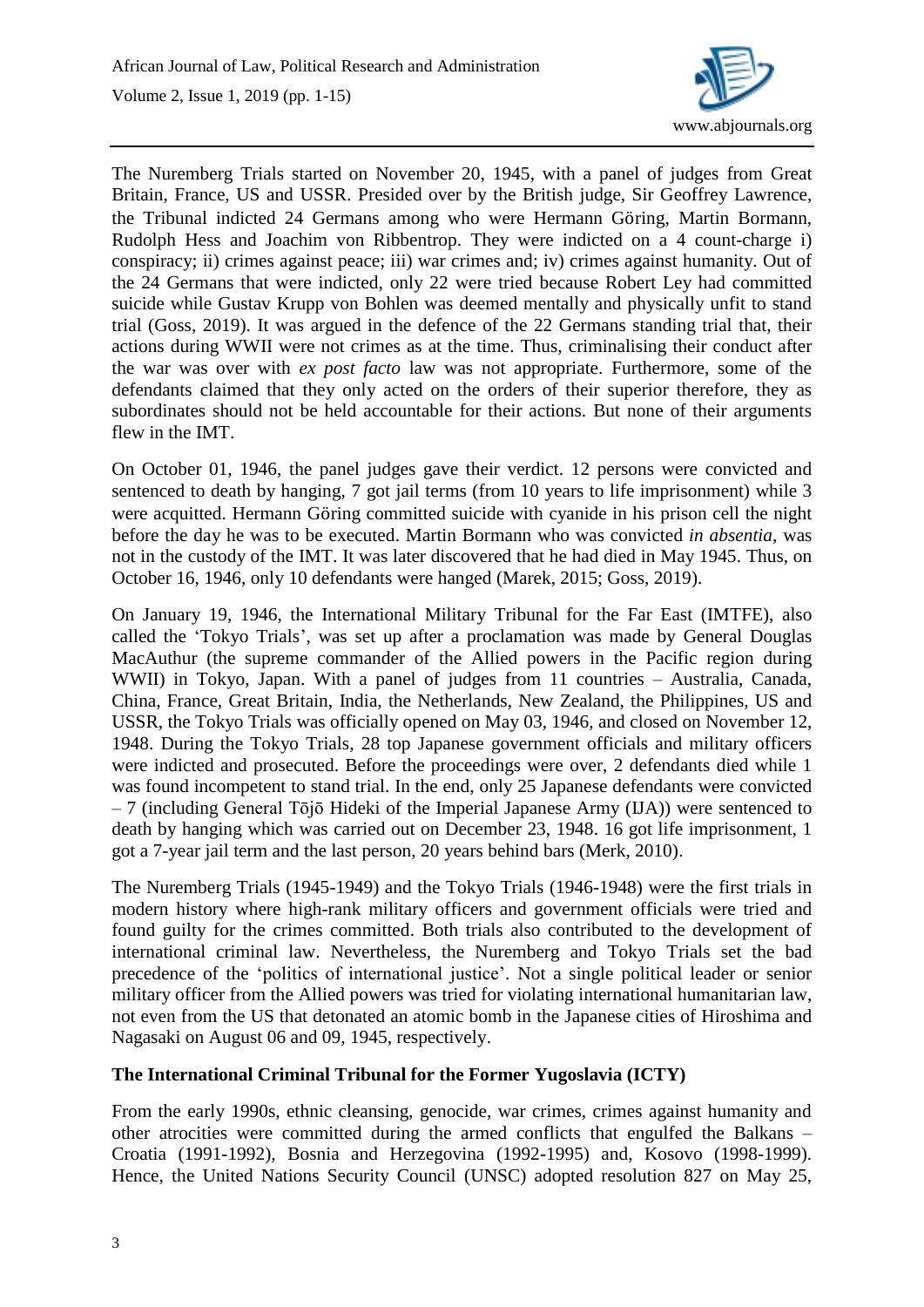

1993, for the establishment of the *ad hoc* International Criminal Tribunal for the Former Yugoslavia (ICTY) at The Hague, Netherlands.

The ICTY was mandated to prosecute persons responsible for serious violations of international humanitarian law in the territory of the former Yugoslavia since 1991. Such violations of international humanitarian law included the Geneva Conventions (1949). On December 22, 2010, the UNSC adopted another resolution, resolution 1966, which created the Hague-based International Residual Mechanism for Criminal Tribunals (MICT) which continued the functions of the ICTY after it was dissolved.

The ICTY commenced its preliminary session at The Hague on November 17, 1993. Structured into three departments – the Chambers, the Office of the Prosecutor and, the Registry, the trial of former Yugoslav president, Slobodan Milošević, started on February 12, 2002. He was indicted on May 24, 1999, while he was still a president. Thus, he became the first sitting president of a country to be indicted and tried in an international criminal tribunal for a 66 count-charge which included genocide, war crimes and crimes against humanity. Before his trial came to a close, he died of a heart attack in his prison cell on March 11, 2006 (Simons, 2017).

On February 12, 1994, Duško Tadić was arrested by German authorities in Munich, Germany, and was transferred to The Hague-based ICTY on April 24, 1995. Convicted of war crimes and crimes against humanity, he was given a 25-year jail term by the Trial Chamber on November 11, 1999, which was reduced by the Appeals Chamber to 20 years on January 26, 2000. Tadić was later given an early release from prison on July 17, 2008 (ICD, 2013). On December 18, 2003, Dragan Nikolić was sentenced to 23 years by the Trial Chamber which was reduced to 20 years on February 04, 2005, by the Appeals Chamber after pleading guilty to murder, torture and aiding and abetting rape at the Sušica camp in Vlasenica, Eastern Bosnia (Sense Tribunal, 2005). On July 20, 2009, Sredoje Lukić was sentenced to 30 years in prison for war crimes and crimes against humanity in Višegrad, Eastern Bosnia. The sentence was later reduced to 27 years by the Appeals Chamber on December 04, 2012 (IRMCT, 2013). On August 02, 2001, the Bosnia Serb, Radislav Krstić, was sentenced to 46 years behind bars after he was convicted by the Trial Chamber for aiding and abetting genocide i.e. the 1995 massacre of about 8,000 Muslim men and boys in Srebrenica, Bosnia. But on April 19, 2004, the Appeals Chamber reduced his sentence to 35 years.

For the fugitives General Ratko Mladić and Goran Hadžić, they were apprehended and extradited to The Hague in May 2011 and July 2011 respectively. Mladić was sentenced to life in prison on November 22, 2017, for genocide, war crimes and crimes against humanity. The Bosnia Serb leader, Radovan Karadžić, who was indicted for genocide in 1995 was arrested in July 2008. His trial started in October 2009 and on March 24, 2016, he was convicted of genocide and sentenced to 40 years in prison. The International Residual Mechanism for Criminal Tribunals would rule on March 20, 2019, on his appeal to the 40 years jail term for his role in the Bosnian War (1992-1995) that left about 100,000 people dead and 2.2 million others displaced (France 24, 2019). As for the Bosnian Croat commander, Slobodan Praljak, he dramatically committed suicide in the courtroom by consuming potassium cyanide in November 2017 when his appeal for his 20 years sentence was upheld (France-Presse, 2018).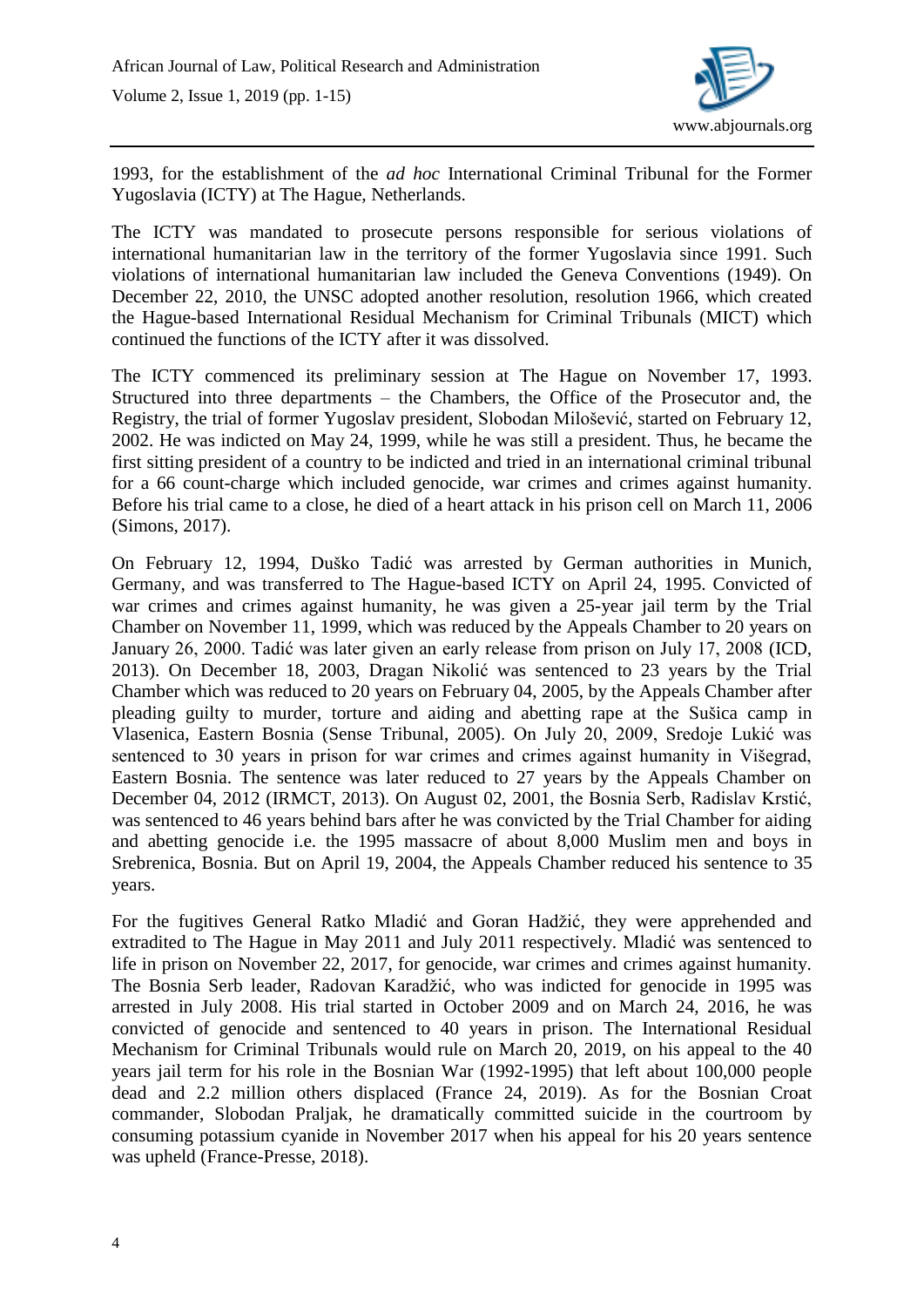

ICTY indicted 161 persons from present day Bosnia and Herzegovina, Croatia and Serbia for torture, rape, ethnic cleansing, genocide, war crimes and crimes against humanity. In total, the Tribunal heard the testimony of 4,650 witnesses and sat for 10,800 trial days. The Tribunal was officially closed on December 31, 2017, ending 24 years of indictment, investigation, prosecution and conviction (Diplomatic Magazine, 2017).

## **The International Criminal Tribunal for Rwanda (ICTR)**

A year after the ICTY was set up, the UNSC, acting under Chapter VII of the UN Charter, adopted resolution 955 on the 8<sup>th</sup> of November, 1994, which established the *ad hoc* International Criminal Tribunal for Rwanda (ICTR). The creation of the ICTR became necessary after about 800,000 Tutsi and moderate Hutu were killed during the Rwanda Civil War that broke out following the death of the president of Rwanda, Juvenal Habyarimana and the president of Burundi, Cyprien Ntaryamira. Both presidents died after the same plane carrying them was shot down as it was about to land in Kigali International Airport on April 06, 1994.

The ICTR which commenced its proceedings fully in 1995, was mandated to prosecute persons for genocide and other serious violations of international humanitarian law in the territory of Rwanda and neighbouring states from January 01 – December 31, 1994. Set up in Arusha, Tanzania, the ICTR structural organs like the ICTY were – the Chambers, the Office of the Prosecutor and, the Registry.

The ICTR sat for 5,800 days, hearing the testimony of over 3,000 witnesses. 93 individuals were indicted which included high-ranking military officers, government officials, politicians, businessmen, religious and media leaders. The Tribunal convicted 61 persons, including former Prime Minister Jean Kambanda, former Army Chief-of-Staff Gen. Augustin Bizimungu and former Defence Ministry Chief-of-Staff Col. Théoneste Bagosora. Regarding former Prime Minister Jean Kabanda case, it was the first time a former Head of Government would be convicted by an international criminal tribunal (Leithead, 2015; Kelley, 2016). Another major conviction worth mentioning was Jean-Paul Akeyesu, the Mayor of Taba, Rwanda, who was found guilty on charges of genocide in 1998. In total, 14 persons were acquitted by the Tribunal.

Back home in Rwanda, several *génocidaires* were tried and convicted for genocide in special courts called the 'Gacaca Courts' in local communities which rounded-off its operation in 2012. The ICTR ended all hearings and trials on December 31, 2015. Prior to the dissolution of the Tribunal, the International Residual Mechanism for Criminal Tribunals (MICT), which was formed by the UNSC after it adopted resolution 1966 on December 22, 2010, had from July 01, 2012, taken over some of the functions performed by the ICTR. It is the MICT that would prosecute and sentence the remaining indicted persons by the ICTR when the fugitives are apprehended.

"The ICTR is the first ever international tribunal to deliver verdicts in relation to genocide, and the first to interpret the definition of genocide set forth in the 1948 Geneva Conventions. It also is the first international tribunal to define rape in international criminal law and to recognise rape as a means of perpetrating genocide" (UNICTR, 2015). Nevertheless, the ICTR turned out to be one of the most expensive *ad hoc* international criminal tribunal. Around \$2 billion was spent on the operation of the Tribunal (Leithead, 2015).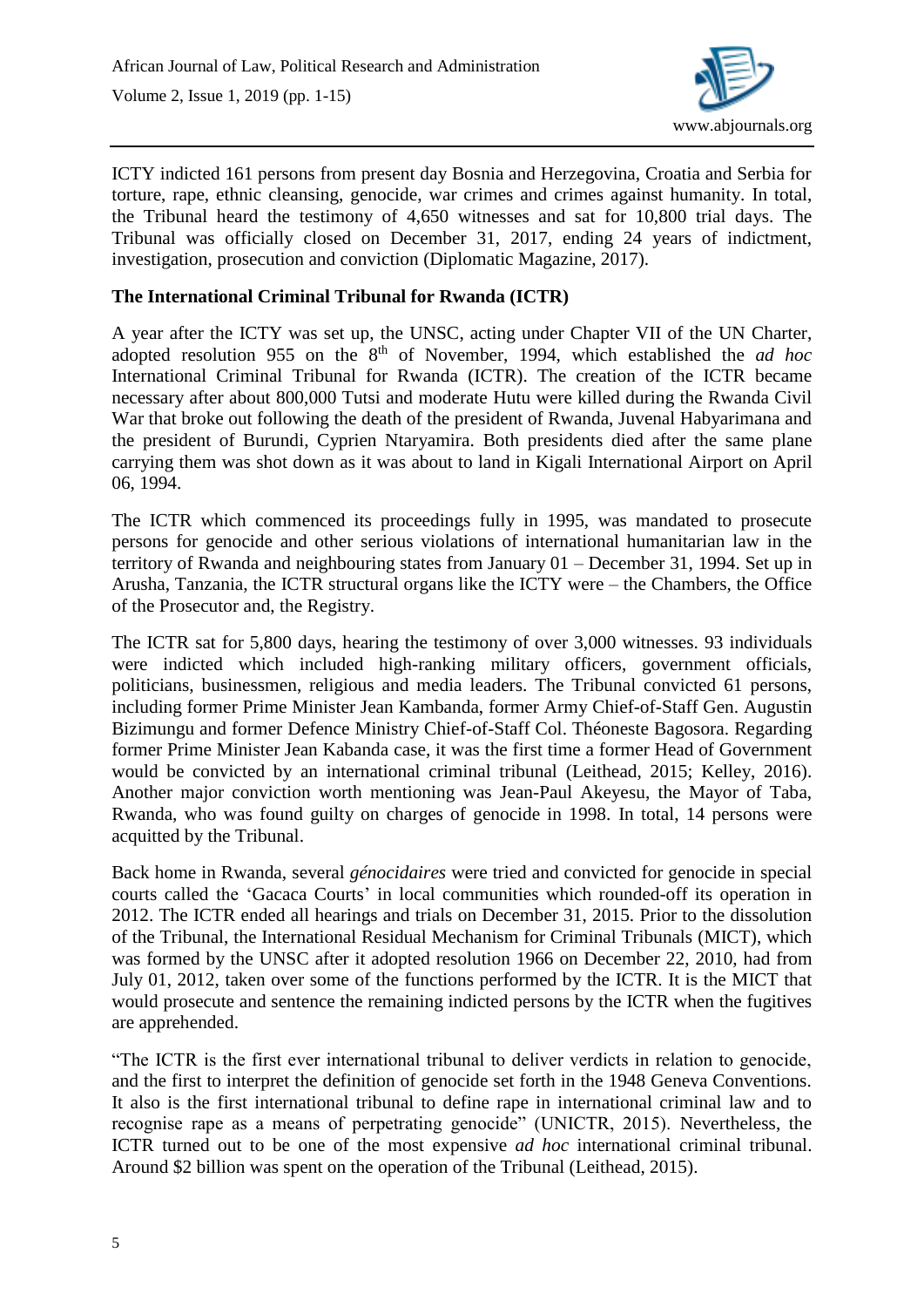

### **THE FORMATION, ORGANS AND JURISDICTION OF THE INTERNATIONAL CRIMINAL COURT (ICC)**

The ICC, albeit an initiative of the UN, is an independent specialised intergovernmental organisation (IGO). Historically, the origin of the ICC is traceable to the prime minister of Trinidad and Tobago who in 1989 proposed that the UN create an international court to prosecute international drug traffickers (Luban *et al.*, 2019).

On July 17, 1998, the constituent instrument of the ICC, the 'Rome Statute of the ICC' was adopted by 120 countries at a diplomatic conference in Rome, Italy. For the Rome Statute to enter into force, it had to be ratified by 60 countries. On the  $11<sup>th</sup>$  of April, 2002, the 60<sup>th</sup> country submitted its ratification instrument. However, it was not until the  $1<sup>st</sup>$  of July, 2002, the Rome Statute took effect.

The ICC presently has 123 State parties, and its four structural organs are – i) *the Presidency* – composed of three judges: one as the President and the remaining two as Vice Presidents; ii) *the Chambers* – made up of eighteen judges with three divisions: Pre-trial, Trial and, Appeals; iii) *Office of the Prosecutor (OTP)* – investigates and gathers information on alleged crimes, indicts and prosecutes the perpetrators and; iv) *the Registry* – performs administrative functions.

The ICC as stated in Article 5 of the Rome Statute, has jurisdiction over the crime of genocide, crimes against humanity, war crimes and the crime of aggression that were committed after its establishment in 2002 and not earlier. Pertaining to the situations the ICC look into, there are two ways they have been brought before the Court  $-$  i) referral ('selfreferral' by a State or referral by the UNSC) and; ii) *proprio motu*.

Article 1 of the Rome Statute states that the ICC is "complementary to national criminal jurisdictions" of State parties. In other words, based on the principle of 'complementarily', the Court can only indict and prosecute individuals for an appalling international crime(s) after the national court of a State party that has jurisdiction has been given ample opportunity to investigate and prosecute the perpetrators of the alleged crime(s) but is unwilling to do so or incapable of getting justice for the victims of the crimes committed (Rome Statute of the ICC 2011, Article 17; Seils, 2016). The said principle of complementarily came into play when the ICC *proprio motu*, indicted and prosecuted Uhuru Kenyatta, William Ruto and Joshua Arap Sang for purportedly orchestrating the 2007-2008 post-election violence that left about 1,200 people dead in Kenya.

Article 13(b) of the Rome Statute empowers the UNSC acting under Chapter VII of the UN Charter to refer a situation to the Court's Prosecutor. In recent past, the UNSC has referred two situations to the ICC. The atrocities committed in Darfur, Western Sudan, in March 2005 with resolution 1593 and that of Libya during the Arab Spring in February 2011 with resolution 1970. Asides its referral power, the UNSC can also defer the investigation on a situation based on the deferral provision in Article 16 of the Rome Statute which the AU requested from the UNSC for the *al-Bashir case* as the arrest and prosecution of the president of Sudan, Omar al-Bashir, could jeopardise the fragile peace process in Sudan.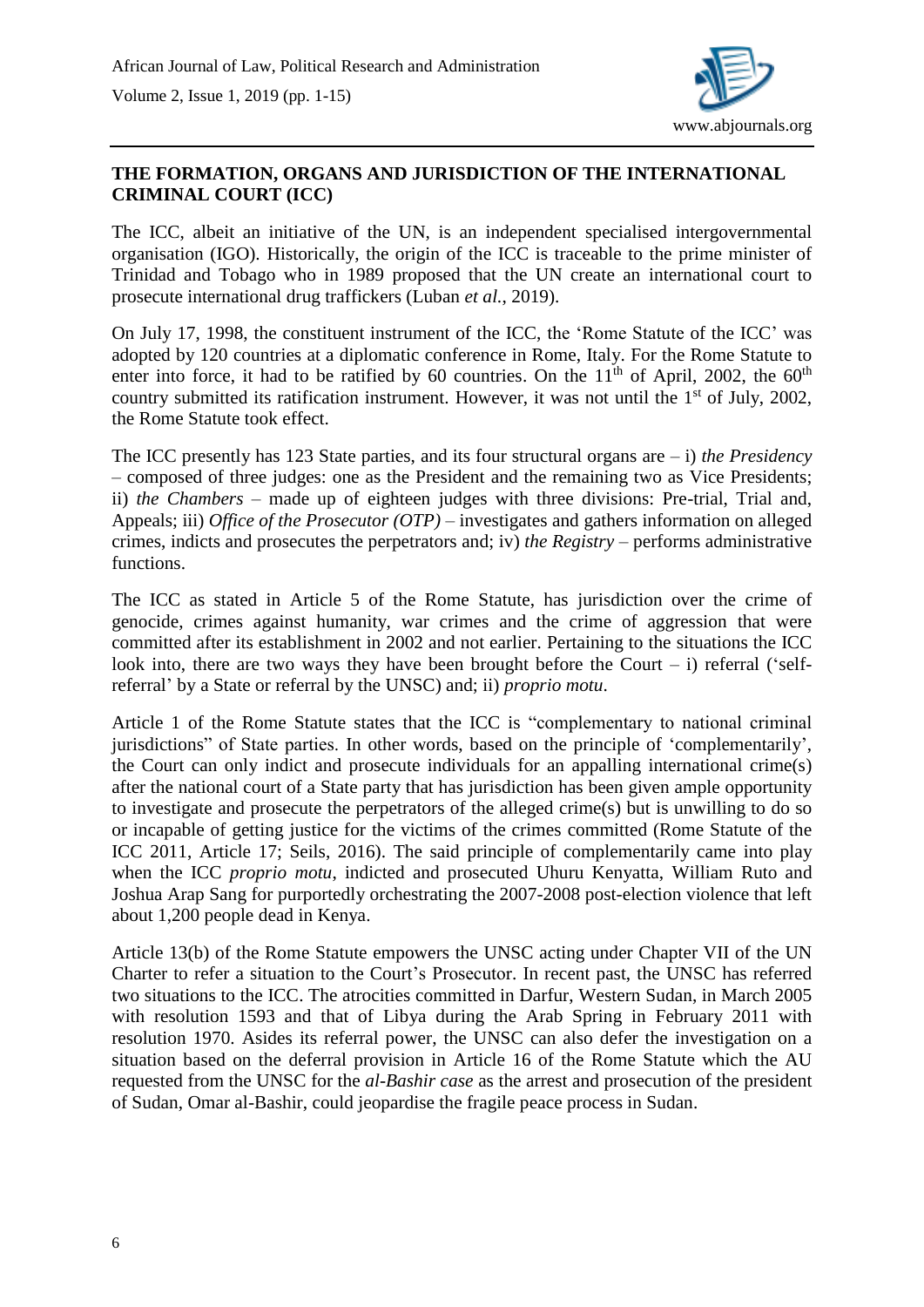

#### **The Legitimacy Crisis of the International Criminal Court (ICC)**

The ICC currently lacks global legitimacy because, regional and world powers such as the US, Russia, India, China and, Israel have either not signed the Rome Statute or signed it but later withdrew their signature. For instance, during the Clinton administration, a US representative on December 31, 2000, signed the Rome Statute. But the Bush administration withdrew the US signature on May 06, 2002. Taking a step further, the Bush administration negotiated Bilateral Immunity Agreements (BIAs) with some countries that guarantee immunity to Americans from the Court's jurisdiction within their territorial boundary (see Ogunnoiki, 2018:47). Israel also signed the Rome Statute on December 31, 2000, but withdrew its signature on August 28, 2002. On November 16, 2016, Russia, a signatory to the Rome Statute, symbolically withdrew its signature.

In Africa, the government of Burundi, South Africa and the Gambia in October 2016 made public its intention to use the exit door out of the ICC which many feared would trigger a domino effect. The withdrawal process which requires the notification of the UN Secretary-General as stated in Article 127 of the Rome Statute would take effect one year after. To President Jacob Zuma's government of South Africa, the Rome Statute hindered South Africa from granting diplomatic immunity to a sitting president according to customary international law.

In June 2015, Sudanese president, Omar al-Bashir was in Johannesburg, South Africa, for the 25<sup>th</sup> AU Summit. South Africa as a party to the Rome Statute had the obligation to arrest him and hand him over to the ICC to faces charges of genocide, war crimes and crimes against humanity in Darfur, 2003. But the Zuma government failed to do so in recognition of the diplomatic impunity al-Bashir enjoys as a serving president. The North Gauteng High Court gave an interim order to the Zuma government not to allow al-Bashir leave the country while it heard the case filed by the NGO – South African Litigation Centre (SALC) for the arrest of the Sudanese president. But before the Court gave its verdict for the arrest al-Bashir, he had already departed South Africa to Khartoum (Tshabalala, 2015). Hence, South Africa came under heavy criticism which forced the Zuma government to notify the UN Secretary-General on South Africa's withdrawal from the ICC. South Africa's government decision to pullout from the Court was cut short by the North Gauteng High Court in February, 2017. The High Court ruled that the Zuma's government failed to follow the constitutional process of seeking the parliament's approval before notifying the UN Secretary-General. Thus on March 07, 2017, South Africa retracted its notice of withdrawal from the UN Secretary-General.

For the Gambia, President Yahya Jammeh pointed out the failure of the ICC to investigate the European Union (EU) vis-à-vis the death of thousands of African migrants to have attempted crossing the Mediterranean Sea into the EU from Southern Europe (Kuo, 2016). As at December 2016, the president-elect, Adama Barrow, prior to his inauguration, said that he would reverse Yahya Jammeh's decision to withdraw the Gambia from the Court which he did shortly after assuming office in January 2017.

In Burundi, President Jean Pierre Nkurunziza's government notified the UN Secretary-General on Burundi's withdrawal from the ICC after the UN formed a Commission of Inquiry on human rights abuses in Burundi (Nantulya, 2017). On October 12, 2016, the members of Burundi's parliament voted in favour of the withdrawal of the country from the ICC. On October 18, 2016, President Nkurunziza signed into law the bill on the outright pull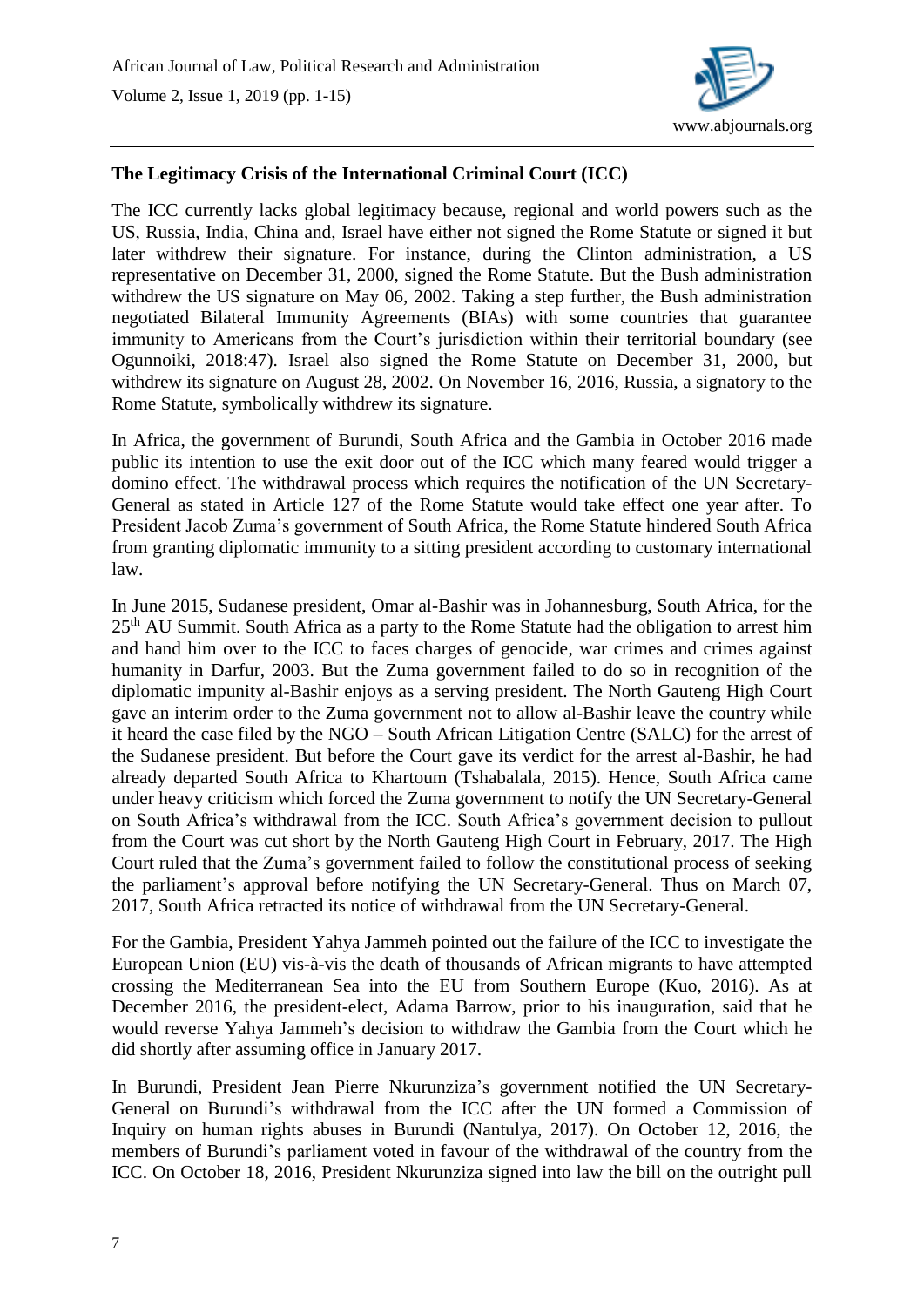

out of Burundi from the Court. Burundi thus became the first African country to withdraw from the ICC which took effect on October 27, 2017. Prior to the exit of Burundi from the Court, the ICC Prosecutor on April 25, 2016, announced that the OTP would conduct preliminary examination of crimes against humanity in Burundi from April 25, 2015 – October 26, 2017. On October 25, 2017, the ICC Prosecutor got authorisation to open *proprio motu* investigation of the Burundi situation (ICC, 2017).

Other African countries considering a withdrawal from the ICC are Kenya, Uganda and Namibia. Outside Africa, the President of the Philippines, Rodrigo Duterte on March 14, 2018, announced his plans to pull out the Philippines from the Court after the ICC opened preliminary examination in February 2018 into the Duterte's government crackdown on suspected drug users and peddlers.

The ICC has also started preliminary examination of alleged crimes committed in Afghanistan, Georgia, Cambodia, Iraq and Palestine. But the Prosecutor has not indicted the perpetrators from the aforementioned countries which most African State parties to the Rome Statutes have pointed out to back their claims that the ICC is unfairly targeting Africans and that the UNSC also have a hand in the whole 'politics of international justice'. There is at least a reason to believe the allegations of the ICC 'African bias' and 'selective justice' might be true. The UNSC five permanent members (Britain, China, France, Russia and US) all wield veto power on substantive matters in the Council. In time past and in recent years, they have vetoed several resolutions of the Council in their interest and that of their cronies. For example, Russia and China (which are not State parties to the Rome Statute) have repeatedly since 2014 blocked the referral of international crimes committed in the ongoing Syria Civil War  $(2011 - ?)$  to the ICC.

### **INTERNATIONAL CRIMINAL COURT (ICC) PROSECUTION OF AFRICANS FOR WAR CRIMES AND CRIMES AGAINST HUMANITY: A WITCH-HUNT?**

The ICC has come under heavy fire from the AU for indicting and prosecuting a sitting president. The backlash started in March 2009 when the ICC issued an arrest warrant for Omar al-Bashir, the president of Sudan for orchestrating the atrocities committed in Darfur in 2003. In March 08, 2011, Uhuru Kenyatta and William Ruto (who later became the president and vice-president of Kenya respectively in 2013) were among the six that were summoned to appear in the ICC on the 8<sup>th</sup> of April same year. These and other cases of the ICC issuance of an arrest warrant and summons, indictment, prosecution and conviction of Africans have not only given rise to the allegation that the Court has an African bias but the name-calling of the Court as a 'neo-colonial institution' and the 'International Caucasian Court'.

From May 25-27, 2013, African Heads of State and Government converged at Addis Ababa, Ethiopia, for a three-day Summit to mark the African Union's predecessor, the Oragnisation of African Unity (OAU) 50<sup>th</sup> anniversary. At the close of the Summit, a number of African leaders accused the ICC of racism and 'hunting' Africans (The Economist, 2013). In the words of the then AU Chairman and Prime Minister of Ethiopia, Hailemariam Desalegn, "[t]he intention was to avoid any kind of impunity…but now the process has degenerated to some kind of race hunting" (AFP cited in Al Jazeera, 2013).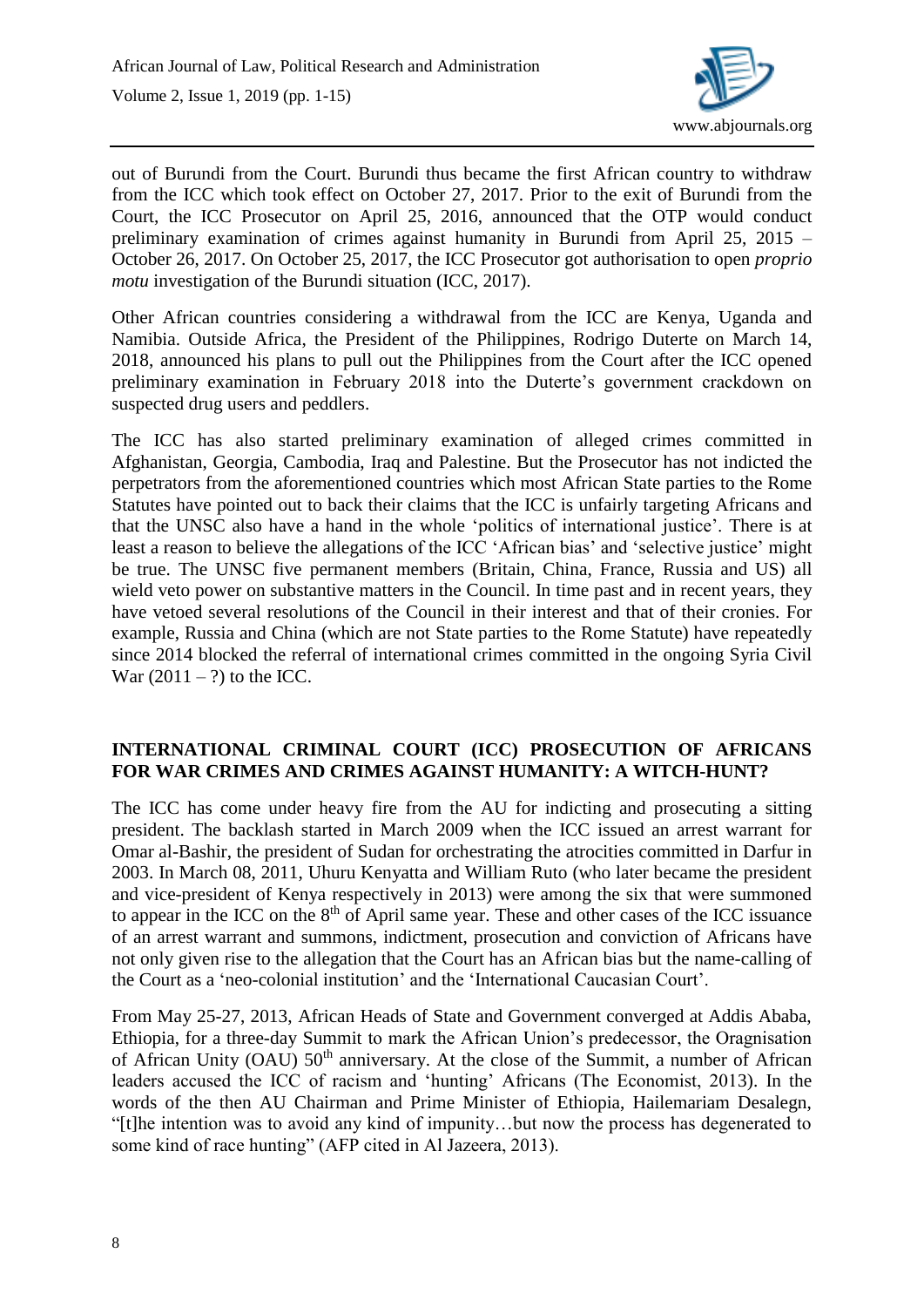

Clearing the air on the matter, the Chief Prosecutor of the ICC, Mrs. Fatou Bensouda from the Gambia, who took over from Luis Moreno-Ocampo from Argentina in June 2012 said:

> *"We are in African countries because African governments are requesting the ICC to investigate and prosecute. We have eight situations, and of those eight, five were at the request of African governments – Uganda, Democratic Republic of Congo, Central African Republic, Cote D'Ivoire, Mali"* (Mwakalyelye, 2014).

She went on to state categorically that those that were not requested directly by the government of an African State were the situation in Sudan and Libya which are not State parties to the Rome Statute of the ICC. Sudan's Omar al-Bashir is wanted for masterminding the atrocities perpetrated in Darfur, Sudan, while Libya's Muammar Qaddafi for war crimes in Libya before his death. Both situations were referred by the UNSC to the Prosecutor of the ICC (Mwakalyelye, 2014). At this juncture, it is important to state that Benin and Tanzania were among the 11 countries that favoured the referral of the Darfur atrocities in Western Sudan to the ICC in 2005 while Gabon, Nigeria and South Africa voted unanimously in the UNSC for the referral of the situation in Libya in 2011 (McConnell, 2013; Nantulya, 2017). As for the Uhuru Kenyatta, William Ruto and Joshua Arap Sang case on the post-election violence in Kenya from 2007-2008, Angela Mudukuti makes us understand that it "is the only situation where the ICC's Office of the Prosecutor acted on its own initiative, but only after Kenya was given ample time and still failed to take action to ensure justice domestically" (New Internationalist, 2014).

In June 2015, the AU formed the "Open-Ended Ministerial Committee on the ICC". In 2016, the continental body charged the Committee to develop urgently a comprehensive strategy that included a 'collective withdrawal' of African State parties to the Rome Statute of the ICC. At the AU  $28<sup>th</sup>$  Summit on January 31, 2017, the regional body called for the 'mass withdrawal' of African countries from the ICC. This 'mass exodus' strategy which Kenya champions, was not unanimously adopted. Nigeria, Senegal and Cape Verde tendered formal reservations on the strategy while Malawi, Tanzania, Tunisia and, Zambia requested for more time to study it. Legally speaking, the strategy first and foremost is not binding on AU Member States that are parties to the Rome Statute. Lastly, the AU cannot possibly see through the collective withdrawal of the 34 turned 33 African State parties to the Rome Statute because, they independently signed and ratified the Statute. To pull out therefore would also be an independent decision and not a joint effort. The question arising, should most if not all the 33 African States use the exit door out of the ICC is, are these countries national court capable of ending impunity in their country and getting justice for both dead and living victims of the grisly crimes perpetrated?

Presently on the African continent, most African countries judicial system is not only weak but slow. However, the indictment, prosecution and conviction of [former Chadian president,](http://www.dailymail.co.uk/wires/afp/article-3619723/Habre-trial-brings-momentum-African-justice-continent.html) Hissène Habré by Senegal in collaboration with the AU, tells us that African countries judicial system can actually function effectively. The Chadian dictator, Hissène Habré, who came to power in 1982, fled to Senegal in 1990 after his was ousted by the incumbent president of Chad, Idriss Déby. He was first indicted in the year 2000 for war crimes, crimes against humanity and rape (the latter charge was later dropped). In 2013, the Extraordinary African Chambers (EAC), a special court in Dakar, Senegal, was set up by Senegal and the AU. His trial began in July 2015 and on May 30, 2016, he was sentenced to life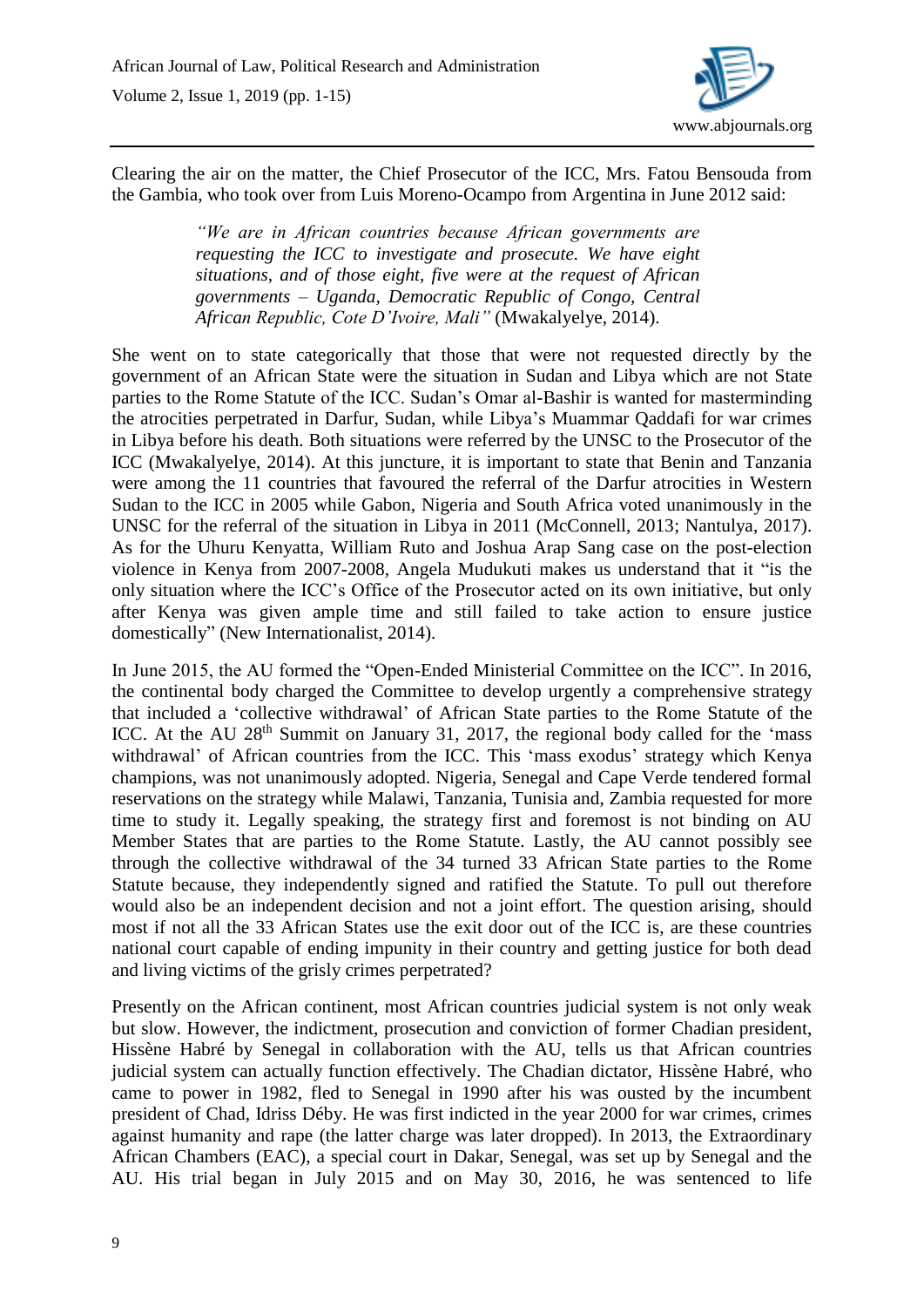

imprisonment by the EAC. On April 27, 2017, EAC Appeal Court upheld the life sentence of Habré. He is to pay the 7,396 named victims \$153 million as compensation. The former Chadian dictator became the first former president of a country to be convicted for crimes against humanity by a court in another country (Maclean, 2018a).

As the continental body, the AU has for some years been on the establishment of a regional court for Africa. Following the recommendation of Chairperson of the Assembly of the AU and President of Nigeria in person of Olusegun Obasanjo, the African Court on Human and Peoples' Rights (ACHPR) and the Court of Justice of the African Union were merged in July 2004 to form the African Court of Justice and Human Rights (ACJHR) which like the ICC would have jurisdiction over international crimes. On July 01, 2008, the AU adopted the Protocol on the Statute of the African Court of Justice and Human Rights. In June 2014, the continental body adopted the Protocol on Amendments to the Protocol on the Statute of the African Court of Justice and Human rights (a.k.a Malabo Protocol) in Malabo, Equatorial Guinea. Nevertheless, the Court has not been established as the required 15 countries ratification of the Protocol has not been fulfilled.

Unlike the Rome Statute of the ICC, the Malabo Protocol recognises the immunity of sitting presidents from prosecution. Arguably, this immunity of serving presidents from prosecution might become a challenge for the Court following its establishment because, some African leaders suffer from a sit-tight syndrome. Hence, they might never leave power let alone be prosecuted for the purported international crimes committed during their regime.

### **Cases of Prosecuted Africans by the International Criminal Court (ICC)**

The ICC over the years has indicted and accordingly issued an arrest warrant for several Africans e.g. Omar al-Bashir and Joseph Kony. However, in this section, only the case of those that were indicted, prosecuted and convicted/acquitted would be analysed.

### *Dyilo Case*

On July 10, 2012, the warlord Thomas Lubanga Dyilo was sentenced by the ICC to 14 years imprisonment for conscripting and enlisting child soldiers under the age of 15 into his armed group, Union of Congolese Patriots (UPC), in the Ituri region, North-East of the Democratic Republic of Congo (DRC) from 1999. Dyilo became the first person the Court convicted since it was set up in 2002 (Ogunnoiki, 2019).

### *Ntaganda Case*

In the year 2013, Bosco Ntaganda a.k.a 'The Terminator' voluntarily gave himself up at the U.S Embassy in Kigali, Rwanda. At The Hague, Ntaganda is being tried for the central role he played in planning the operations of his Patriotic Forces for the Liberation of Congo (FPLC). He faces a 13-count charge of war crimes and a 5-count charge of crimes against humanity in the Ituri region between 2002 and 2003 (Ogunnoiki, 2019).

### *Kantaga Case*

On the 23rd of May, 2014, the leader of the *Force de Résistance Patriotique en Ituri* (FRPI), Germain Kantaga, was sentenced to 12 years imprisonment for war crimes and crimes against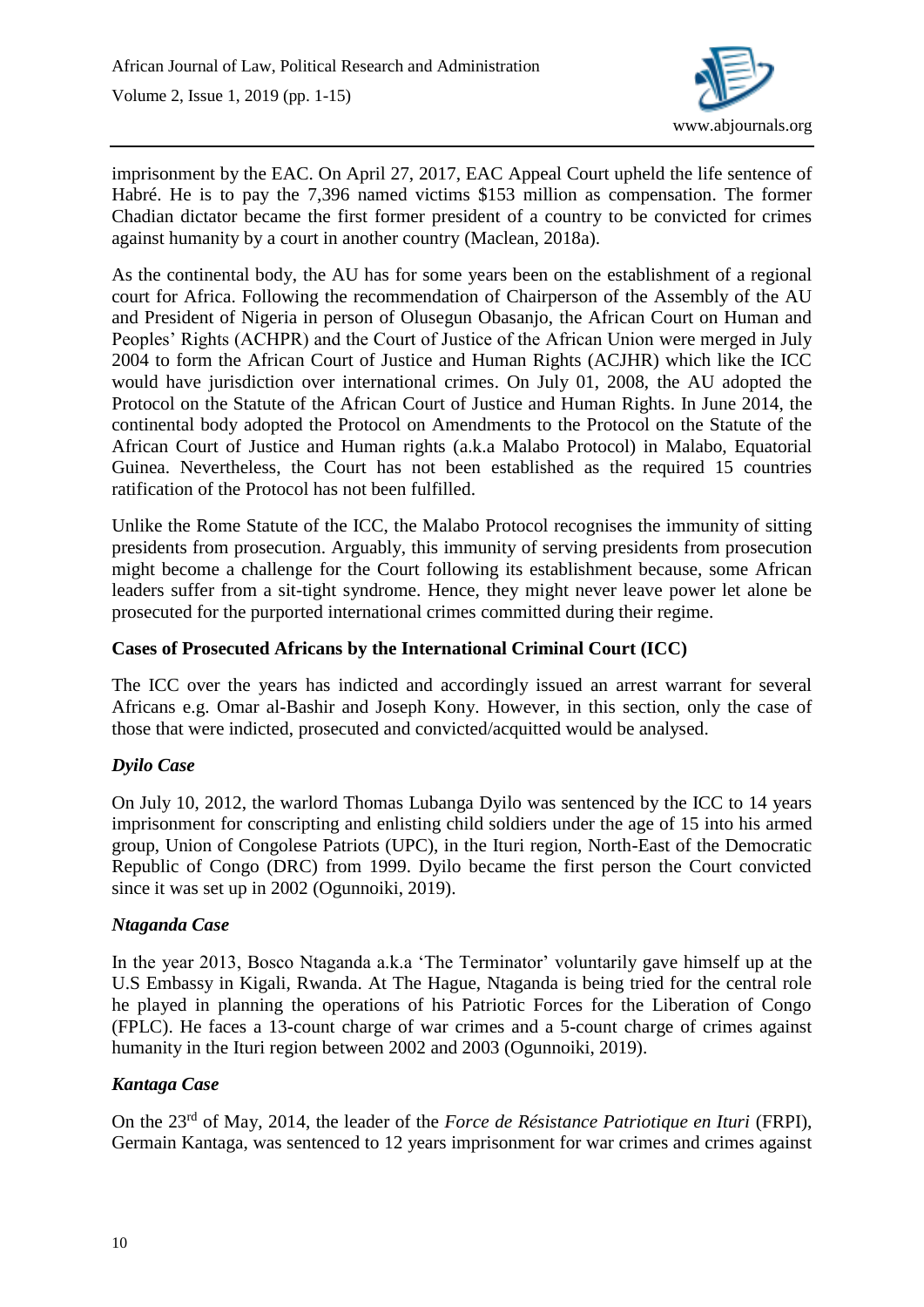

humanity that were committed in 2003 in Bogoro, Ituri region. Having spent six years during his trial, he would only serve half the sentence years (Ogunnoiki, 2019).

## *Gbagbo Case*

The former president of Côte d'Ivoire, Laurent Gbagbo was sent to The Hague to stand trial for the killing of over 3,000 Ivoirians in the post-election violence from 2010 to 2011. The charges against him are crimes against humanity which include murder, rape and other inhumane acts. Gbagbo, who was arrested after he was found in the bunker at the presidential palace in Abidjan on April 11, 2011, was sent to the ICC on the  $30<sup>th</sup>$  of November, same year. Also, to have been sent to the ICC to face same charges for the violence that followed the November 28, 2010, run-off presidential election was Charles Blé Goudé, the former youth minister. He was caught in Ghana on January 17, 2013, and handed over to the ICC on March 22, 2014. Both Gbagbo and Goudé's trial did not start until January 28, 2016, after their case was joined together on March 11, 2015. The 73-year-old Gbagbo and Goudé were acquitted of all charges on January 15, 2019. Laurent Gbagbo became the first former president to stand trial in the Court.

Gbagbo's wife, Simone Gbagbo, though the ICC issued an arrest warrant for her, the government of Côte d'Ivoire refused to hand her over. The former first lady was tried in a court in Côte d'Ivoire for her role in the violence that followed the 2010 presidential election. In 2015, she was convicted and sentenced to 20 years in prison. While serving her 20 years sentence, the incumbent President of Côte d'Ivoire, Alassane Ouattara, granted 800 persons amnesty on August 06, 2018, which included Simone Gbagbo (Maclean, 2018b).

### *Kenyatta Case*

The incumbent president of Kenya, Uhuru Kenyatta, his deputy, William Ruto and a radio presenter by the name Joshua Arap Sang were charged for crimes against humanity which were committed during the 2007-2008 post-election violence that led to the death of more than 1,000 people.

Uhuru Kenyatta who was indicted by the ICC in 2011, became the president-elect of Kenya in April 2013. Having obeyed the summons of the Court to attend a 'status conference' on October 08, 2014, Uhuru Kenyatta became the first sitting president to appear before the ICC (Heuler, 2014). As his trial went on, some of the witnesses began to recant their testimony which some believe they were either bribed or intimidated to do so. The crimes against humanity charges against Uhuru Kenyatta were dropped on December 05, 2014, owing to insufficient evidence and the lack of cooperation by the government of Kenya. For William Ruto and Joshua Arap Sang, the charges against them were terminated on April 05, 2016.

### *Bemba Case*

On May 24, 2008, former warlord turned vice president of the Democratic Republic of Congo (DRC), Jean-Pierre Bemba Gombo was arrested in Belgium by Belgian authorities, and was transferred to the ICC. The Court on March 21, 2016, convicted Bemba for war crimes and crimes against humanity which included murder, rape and pillage by the *Mouvement pour la Libération du Congo* (MLC) troops in neighbouring Central African Republic (CAR) between October 26, 2002 and March 15, 2003.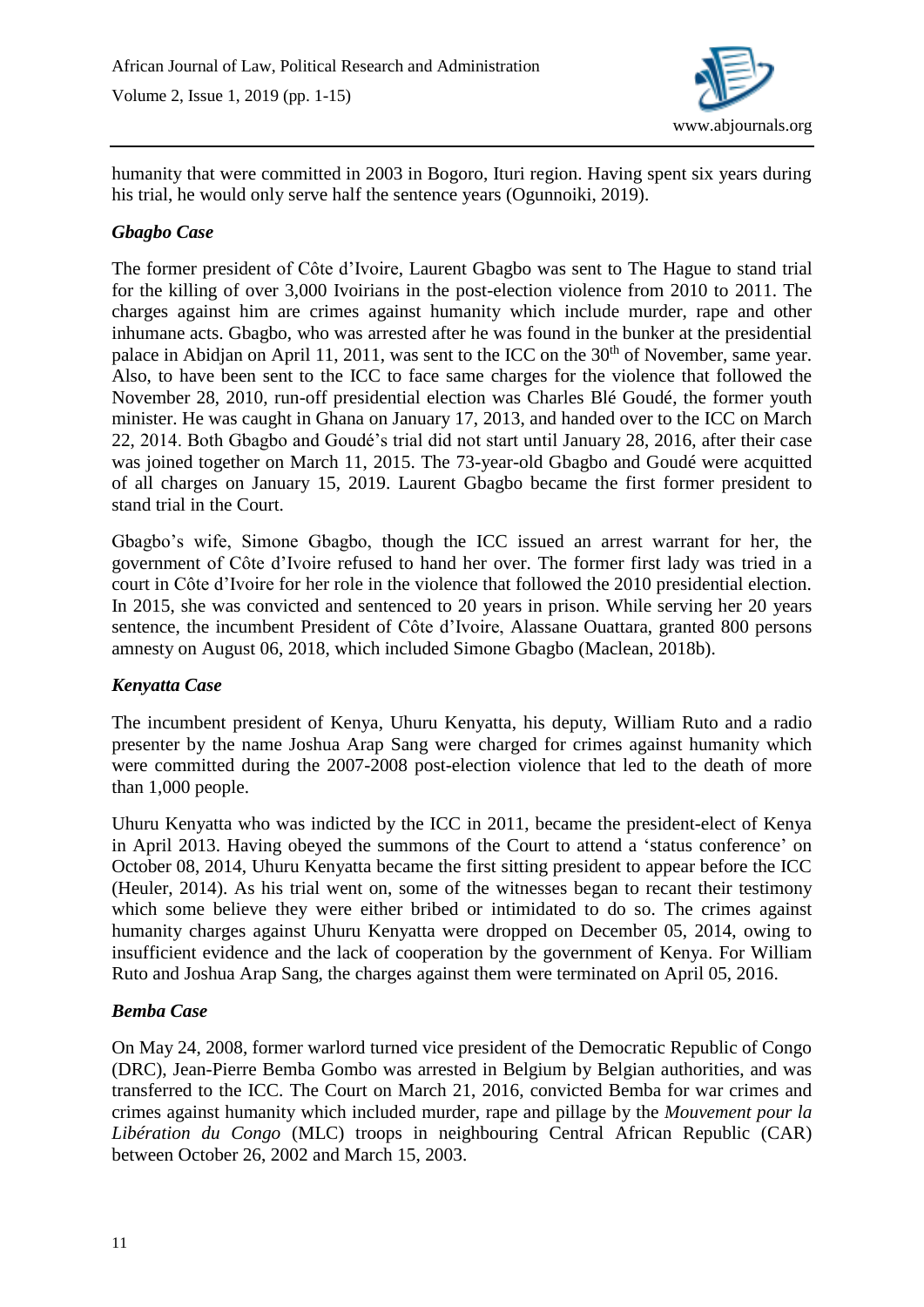

This was first time the Court would convict an individual for sexual assault and other crimes committed by armed men under his command. But on June 08, 2018, the Appeals Chamber of the ICC overturned his 18 years sentence. Though he was acquitted of the charges same year, Bemba was not completely off the hook of the ICC. He was also convicted on the lesser charge of witness tampering. The Court fined Bemba €300,000 (i.e. \$350,000) and sentenced him to 12 months behind bars. He however did not serve the prison sentence because of the time he had already spent in jail (Al Jazeera, 2018).

## *Al-Mahdi Case*

On September 18, 2015, an arrest warrant was issued by the ICC for Ahmad al-Faqi al-Mahdi who was charged for the war crime of intentionally directing attacks on historical and religious monuments from about June 30 to July 10, 2012. He was arrested and handed over to the ICC by Niger authorities on September 26, 2015.

Al-Mahdi's trial began on August 22, 2016, and on September 27, 2016, he was sentenced to 9 years in prison for overseeing the destruction of centuries old monuments – 9 mausoleums and 1 mosque in the ancient city of Timbuktu, Mali. The destruction took place when the Islamic militant group, Ansar Dine, controlled the area during the Northern Mali conflict in 2012.

On August 17, 2017, the Court ruled that Ahmad al-Faqi al-Mahdi should pay  $\epsilon$ 2.7 million as reparation to the community of Timbuktu (The Guardian, 2017). Al-Mahdi's case was the first case of the admission of guilt by the defendant in the ICC as well as the first time the Court linked the destruction of historical and religious monuments to war crimes.

# **CONCLUSION**

It is no longer business as usual for political leaders, government officials, high-ranking military officers and their subordinates, warlords and armed groups that commit international crimes and get off scot-free. All thanks to the ICC, impunity is gradually becoming a thing of the past and the victims of horrendous crimes committed from the early 2000s have started getting the long overdue justice and compensation that they deserve. In the light of the findings in this paper, the allegation made by most African State parties to the Rome Statute of the ICC that, the Court is unfairly targeting Africans is unfounded. It is on record that 5 out of the 8 situations investigated by the ICC were referred to the Court by African States based on the self-referral provision in Article 14 of the Rome Statute, 2 were referred to the Court by the UNSC which most if not all the African countries that were non-permanent members of the Council at the time the situations were referred to the Prosecutor of the Court supported, while 1 was a *proprio motu* of the ICC.

# **RECOMMENDATIONS**

The following are strongly recommended to the ICC, AU and the 33 African State parties to the Rome Statute of the ICC: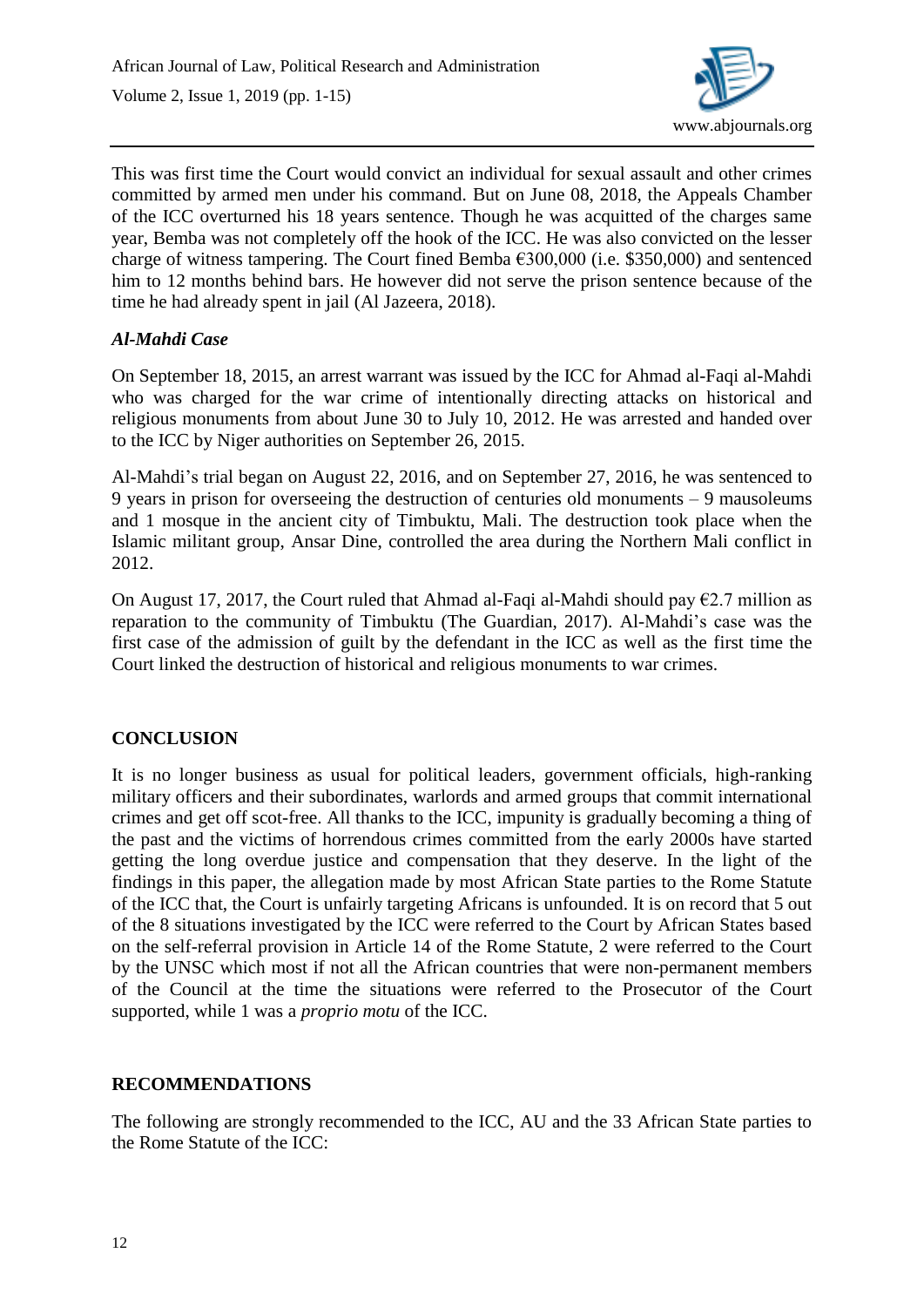

- i) The ICC should perform the final burial rites for the concern of African State parties to the Rome Statute that, the Court has an African bias by indicting, prosecuting and convicting non-Africans for heinous crimes committed in other regions of the world;
- ii) The Office of the Prosecutor (OTP) should save the ICC from future setback by gathering henceforth sufficient evidence on purported international crimes before an arrest warrant/summons is issued for the perpetrators;
- iii) The AU should encourage Member States to ratify the Malabo Protocol (2014) for the establishment of the regional court – African Court of Justice and Human Rights (ACJHR);
- iv) African State parties to the Rome Statute should abandon the 'mass exodus' strategy being called for in the AU. Rather than leaving the ICC, they should maximise their collective strength as the largest regional bloc in the Court to push for in-house reforms;
- v) Respectively, African State parties to the Rome Statute should assiduously work on their judicial mechanisms. Only when they have a functional and effective judicial system will their national court take precedence thus making the ICC a court of last resort;
- vi) African States in general should give priority to getting justice for the victims of dreadful international crimes and not the immunity of sitting presidents from prosecution.

# **REFERENCES**

- Al Jazeera (2013). African Leaders Accuse ICC of 'Race Hunt'. Retrieved from January 20, 2019, from https://www.aljazeera.com/news/africa/2013/05/201352722331270466.html
- Al Jazeera (2018). ICC Sentences DRC's Jean-Pierre Bemba over Witness Tampering. Retrieved March 05, 2019, from https://www.aljazeera.com/news/2018/09/iccsentences-drc-jean-pierre-bemba-witness-tampering-180917131831205.html
- Crawford, J. (2012), Brownlie's Principles of Public International Law, 8th edition. Oxford: Oxford University Press.
- Diplomatic Magazine (2017). ICTY Marks Official Closure with moving Ceremony in The Hague. Retrieved March 05, 2019 from

http://www.diplomatmagazine.nl/2017/12/22/icty-marks-official-closure-movingceremony-hague/

- France 24 (2019). UN Judges to Rule on Karadzic Appeal of War Crimes Conviction Next Month. Retrieved February 23, 2019, from
- France-Presse, A. (2018). Hague Poisoning: Bosnian Croat General's Cyanide Impossible to Detect – Inquiry, The Guardian. Retrieved February 23, 2019, from https://www.theguardian.com/law/2018/jan/01/hague-poisoning-bosnian-croat-generalcyanide-inquiry-slobodan-praljak
- Goss, J. L. (2019). The Nuremberg Trials, ThoughtCo. Retrieved February 25, 2019 from https://www.thoughtco.com/the-nuremberg-trials-1779316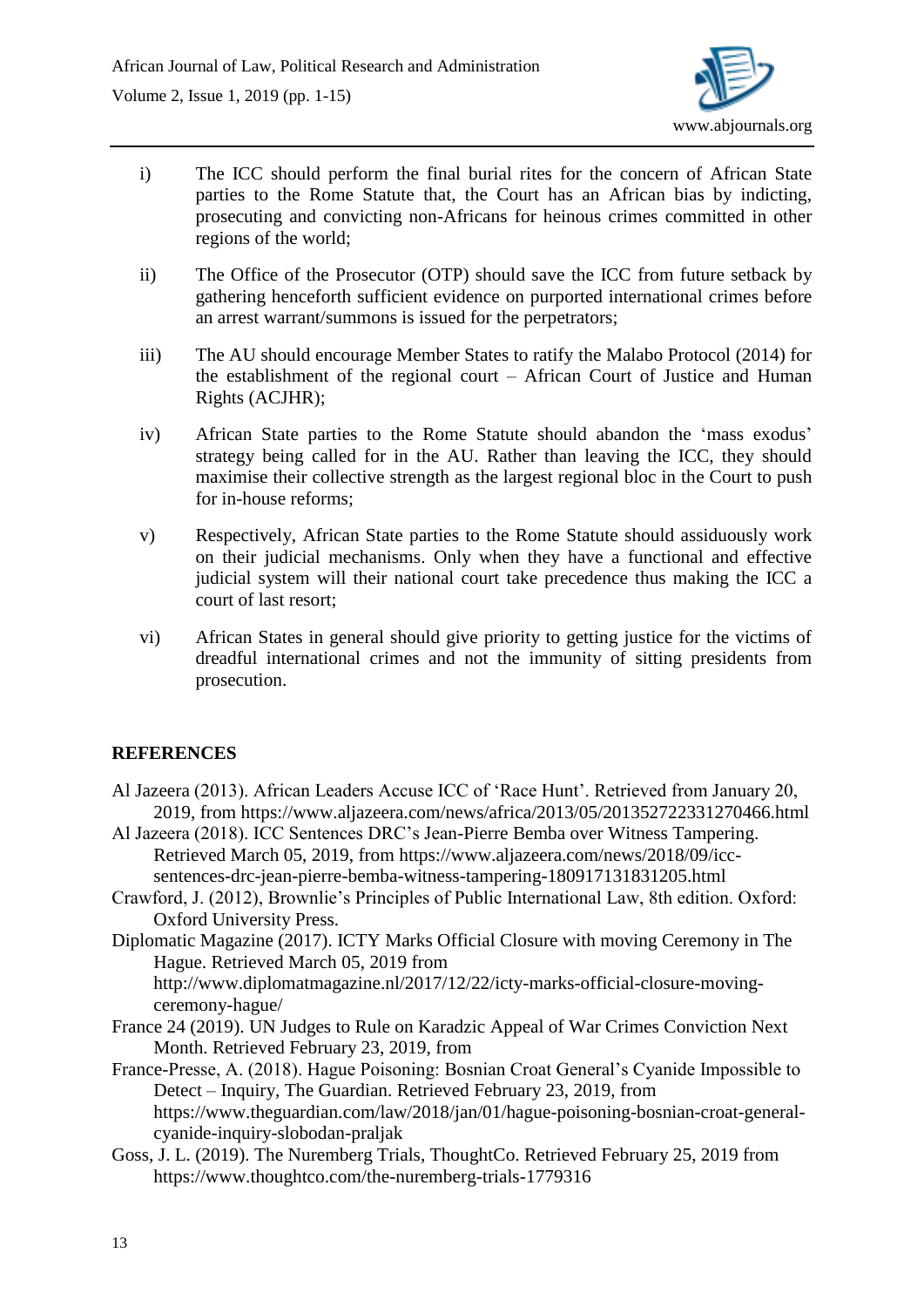Volume 2, Issue 1, 2019 (pp. 1-15)



- Heuler, H. (2014). Kenyans Split over Kenyatta's ICC Appearance, VOA News. Retrieved March 05, 2019 from https://www.voanews.com/a/kenyans-split-over-kenyatta-iccappearance/2476919.html
- https://www.france24.com/en/20190222-un-judges-rule-karadzic-appeal-war-crimesconviction-next-month
- International Crimes Database (ICD) (2013). The Prosecutor v. Duško Tadić a/k/a "Dule". Retrieved March 05, 2019, from

http://www.internationalcrimesdatabase.org/Case/92/Tadi%C4%87/

- International Criminal Court (ICC) (2017). Burundi: Situation in the Republic of Burundi. Retrieved March 05, 2019, from https://www.icc-cpi.int/burundi
- International Residual Mechanism for Criminal Tribunals (IRMCT) (2013). Sredoje Lukić Transferred to Norway to Serve Sentence. Retrieved March 05, 2019 from http://www.irmct.org/en/news/sredoje-luki%C4%87-transferred-norway-serve-sentence
- Kelley, K. J. (2016). Experts Criticise Rwanda Genocide Tribunal, Daily Nation. Retrieved February 23, 2019, from https://www.nation.co.ke/news/Experts-criticise-Rwandagenocide-tribunal/1056-3027242-53sr40z/index.html
- Kuo, L. (2016). Gambia is the Latest African Country to Quit the ICC, Dismissing it as the "International Caucasian Court", Quartz Africa. Retrieved March 04, 2019, from https://qz.com/africa/819493/gambia-is-the-latest-african-country-to-quit-theinternational-criminal-court-dismissing-it-as-the-international-caucasian-court/
- Leithead, A. (2015). Rwanda Genocide: International Criminal Tribunal Closes, BBC News. Retrieved February 23, 2019, from https://www.bbc.com/news/world-africa-35070220
- Luban, D. J, O'Sullivan, J. R., Stewart, D. P., Jain, N. (2019). International and Transnational Criminal Law, 3rd edition. New York: Wolters Kluwer.
- Maclean, R. (2018a). After 25 years, a Breakthrough for Victims of Chad Dictator Hissène Habré, The Guardian. Retrieved March 06, 2019 from https://www.theguardian.com/global-development/2018/feb/09/trust-fund-establishedfor-victims-of-former-chad-dictator-hissene-habre
- Maclean, R. (2018b). Ivory Coast President Pardons 800 People including Ex-first Lady, The Guardian. Retrieved March 05, 2019, from https://www.theguardian.com/world/2018/ aug/07/ivory-coast-president-pardons-800-people-ex-first-lady-simone-gbagbo
- Marek, D. (2015). Lessons Learned from the Nuremberg Trials, Daily Journals. Retrieved February 24, 2019, from https://www.dailyjournal.com/opinion/columnists/local/lessons-learned-from-the-nurembergtrials/article\_c4dd1911-b5e9-5a40-9332-f9ea26f4b77a.html
- McConnell, T. (2013). Analysis: Is The Hague Racist?. Public Radio International (PRI). Retrieved January 20, 2019, from https://www.pri.org/stories/2013-05-28/analysishague-racist
- Meck, H. (2010). The Tokyo Trials, The United States Army. Retrieved February 25, 2019, from https://www.army.mil/article/48334/the\_tokyo\_trials
- Mwakalyelye. N. (2014). Will African Leader Change ICC Image in Africa?, VOA News. Retrieved January 19, 2019, from https://www.voazimbabwe.com/a/will-africanwoman-leader-change-icc-image-in-africa/2498059.html
- Nantulya, P. (2017). What's Next for Africa and the International Criminal Court?, Africa Center for Strategic Studies. Retrieved February 10, 2019, from https://africacenter.org/spotlight/whats-next-africa-international-criminal-court-icc/